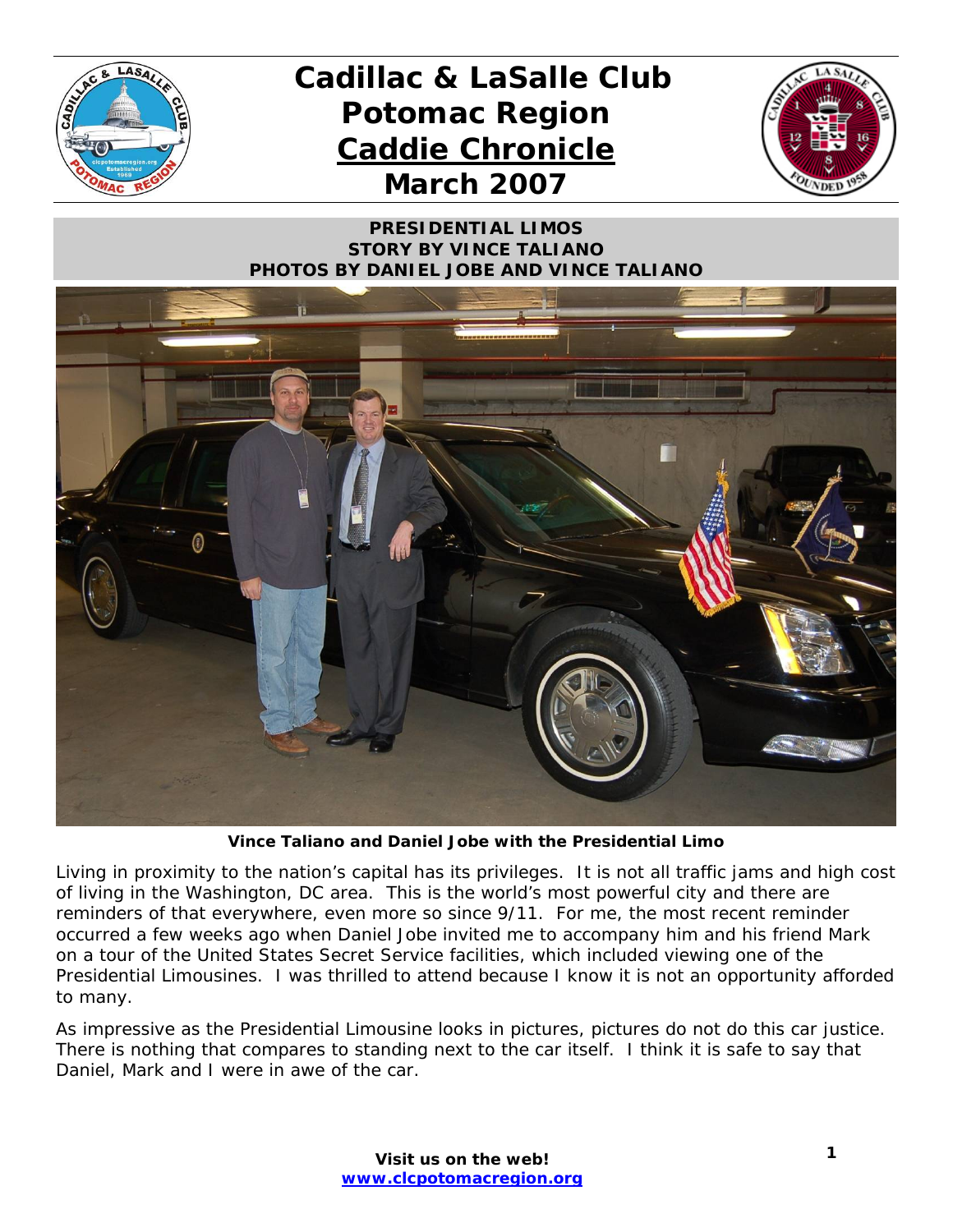





**Out-of-service Cadillac Limos used for training** 



The tour began with a morning visit to the Secret Service's Training Academy in Suburban Maryland where cars taken out of service are housed and used for training. Only Daniel was able to participate in the first half of the tour, which included viewing the "older" limos and firearms training range.

There is no easy retirement for these Cadillacs as they are continuously put to the test in training exercises. And we are happy to report that they still pass with flying colors after years of dedicated service.

After completing the morning portion of the tour, Daniel met Mark and me for the afternoon tour of the Secret Service headquarters in Washington, DC. It began with viewing the Presidential Limousine and the other limousines that are currently in service. The new Presidential Limo was first unveiled at the 2005 Inauguration Parade.

It is based on the Cadillac DTS; although little of the original car remains. According to General Motors, it is handcrafted and dressed in a jet-black clearcoat finish. The vehicle is a considerably longer, wider and taller version of the production model. To maintain national security, the limousine is equipped with state-of-the-art protection and communication systems.

## *Visit us on the web!* **www.clcpotomacregion.org**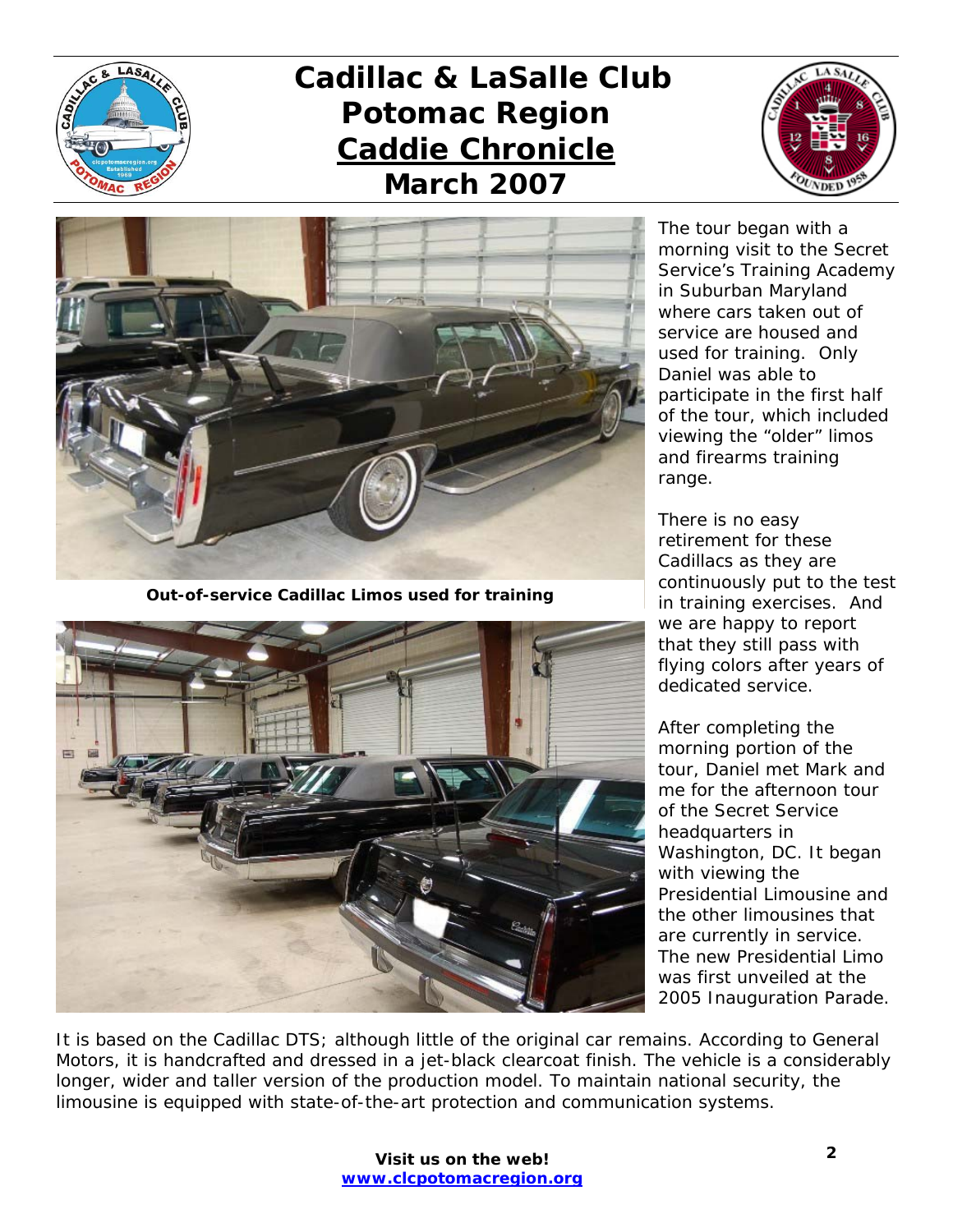





**The limo majestically displays its flags**

The vehicle interior boasts seating with comfort and visibility for all occupants. A rear seat executive package features a concealed, foldaway desktop that can be deployed when conducting affairs of state. The rear seats have an adjustable reclining feature along with the adaptive seat system, which senses the position of the occupant in the seat and automatically adjusts the cushion for added comfort. Wood accents, rich blue leather and cloth complete the executive interior.

An embroidered presidential seal is positioned in the center of the rear seat back panel, as well as on each rear door trim panel. Presidential seals are also affixed to the exterior rear doors. The U.S. flag is placed on the right front fender, and the presidential standard is located on the left front fender when the president travels in the vehicle. Flush-mounted High Intensity Discharged (HID) spotlights illuminate the flags at night.

After viewing the limousines, we were escorted to various departments within the Secret Service headquarters to tour the state-of-the-art equipment and techniques that they use to fulfill the two major components of their mission: **protection** and **criminal investigations**. The Agents were patient with us as we asked a multitude of questions, like students on a field trip.

For me, the tour was déjà vu because I completed a summer internship with the Baltimore office of the Secret Service in 1989. The internship was a great experience and included a tour of their previous headquarters and the White House. But the highlight of my internship was attending a Baltimore Orioles baseball game with the Secret Service and George H.W. Bush. I had the privilege of being at the Landing Zone in Baltimore with the Secret Service and watched President Bush and his detail land in Marine One and proceed to Memorial Stadium in his Presidential Limo, which was based on a 1983 Fleetwood Limousine. That particular limo was replaced by a 1993 version and is now on display at the Ronald Reagan Presidential Library in Simi Valley, California.

After working in DC for awhile, you get accustomed to seeing and hearing motorcades from time to time, but nothing compares to seeing a Presidential Limo up close.